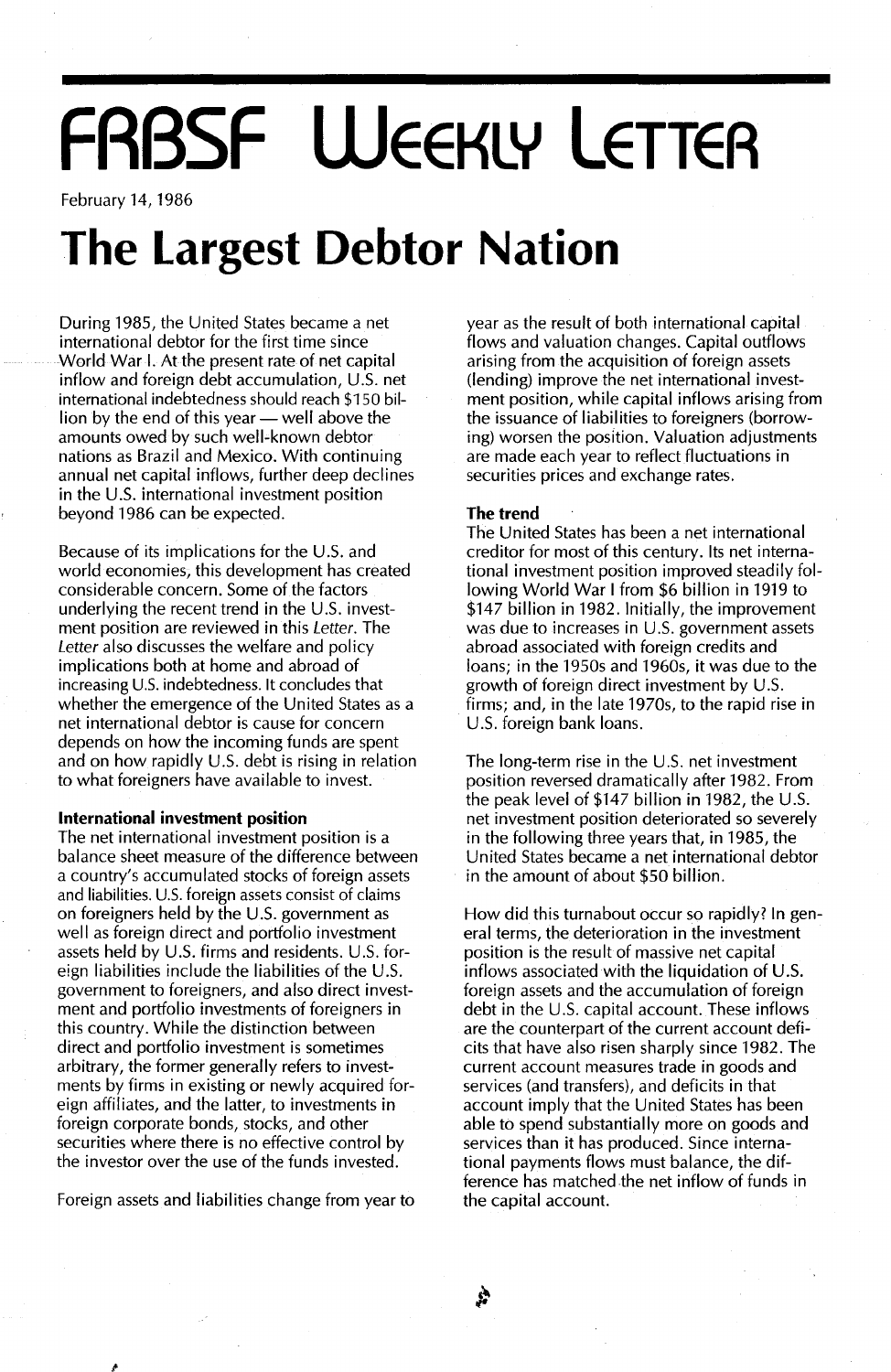## **FRBSF**

The chart illustrates recent changes in the net U.S. international position, disaggregated by net U.S. government assets, direct investment, and portfolio investment. All three net investment categories have deteriorated since 1982. The net direct investment position fell some \$25 billion between 1982 and 1985 as U.S. direct investment abroad slowed and foreign direct investment in this country surged. The net portfolio and U.S. government positions declined even more significantly, by approximately \$125 billion and \$50 billion, respectively, as bank lending abroad dropped sharply and foreign purchases of U.S. Treasury securities and U.S. private securities increased substantially.

The decline in bank lending can be attributed to several factors: sluggish loan demand in Europe, particularly in 1983 and 1984; a desire by banks to limit their overseas exposure as a reaction to the debt repayment problems of borrowing countries; and declining credit demand by oilimporting developing countries due to a falling price for oil. Factors inducing the foreign purchase of  $U.S.$  securities included the high rates of return generated by  $U.S.$  government budget deficits, and, to a lesser extent, the view that the U.S. political climate provided a "safe haven" for investments.

#### **How serious is it?**

While the downward swing in the U.S. investment position is clear, the magnitude of this swing has been exaggerated to some extent. Net U.s. bank lending was inflated by roughly \$20 billion between 1981 and 1982 as the result of the establishment of International Banking Facilities which allowed foreign bank loans to be shifted from offshore banking affiliates to the books of banking offices in the United States. In addition, net bank loans were reduced greatly in 1983 and 1984 essentially because of a contraction in interbank lending prompted by stronger domestic capital requirements.

There are also reasons to question the accuracy of the reported figures. On the one hand, U.s. assets abroad are certainly understated because direct investment assets and U.S. official gold holdings are carried at book rather than market value. On the other hand, there is reason to believe that  $U.S.$  liabilities are understated as well, first because of book valuation of foreign

direct investment liabilities, and second because of unreported capital inflows.

Estimates of adjustments to the reported figures, particularly for direct investment, that take these considerations into account improve the current U.S. international investment position (on balance) by roughly \$200 billion. They imply that the United States may still be a net creditor at this time. Nevertheless, at the current rate of debt accumulation, there is little doubt that even with this adjusted investment position figure, the United States will soon turn into a net debtor.

#### **Implications**

From the United States' point of view, the net capital inflows and increased U.S. liabilities to foreigners have augmented the pool of savings available to finance private business investment and the federal budget deficit. Without such an inflow, U.s. interest rates would have been higher, the budget deficit would have crowded out investment much more severely, and recent economic growth would have been dampened, if not completely eliminated. In the longer run, however, the increased liabilities to foreigners will result in greater interest and dividend payments to foreigners and a corresponding drain on U.s. economic resources. Net U.s. income receipts have generally fallen in recent years as payments have risen in association with the declining net investment position.

Whether the initial capital inflows from abroad impart longer term benefits on the  $U.S.$  depends on whether the funds generate investment in ways that increase output and employment for domestic residents more than they cost in terms of interest paid out. It is difficult to tell the extent to which these funds themselves have been invested or have served to free up U.S. domestic savings for investment. U.S. domestic real investment was relatively strong in 1983 and 1984 but has since leveled off. If incoming funds result in consumption or other "non-productive" expenditures, there are no long-term benefits, only costs in the form of the interest payments that reduce the income available for future domestic consumption and investment.

The net welfare effect of the capital inflows depends on the balance between increased current consumption and reduced future consump-

À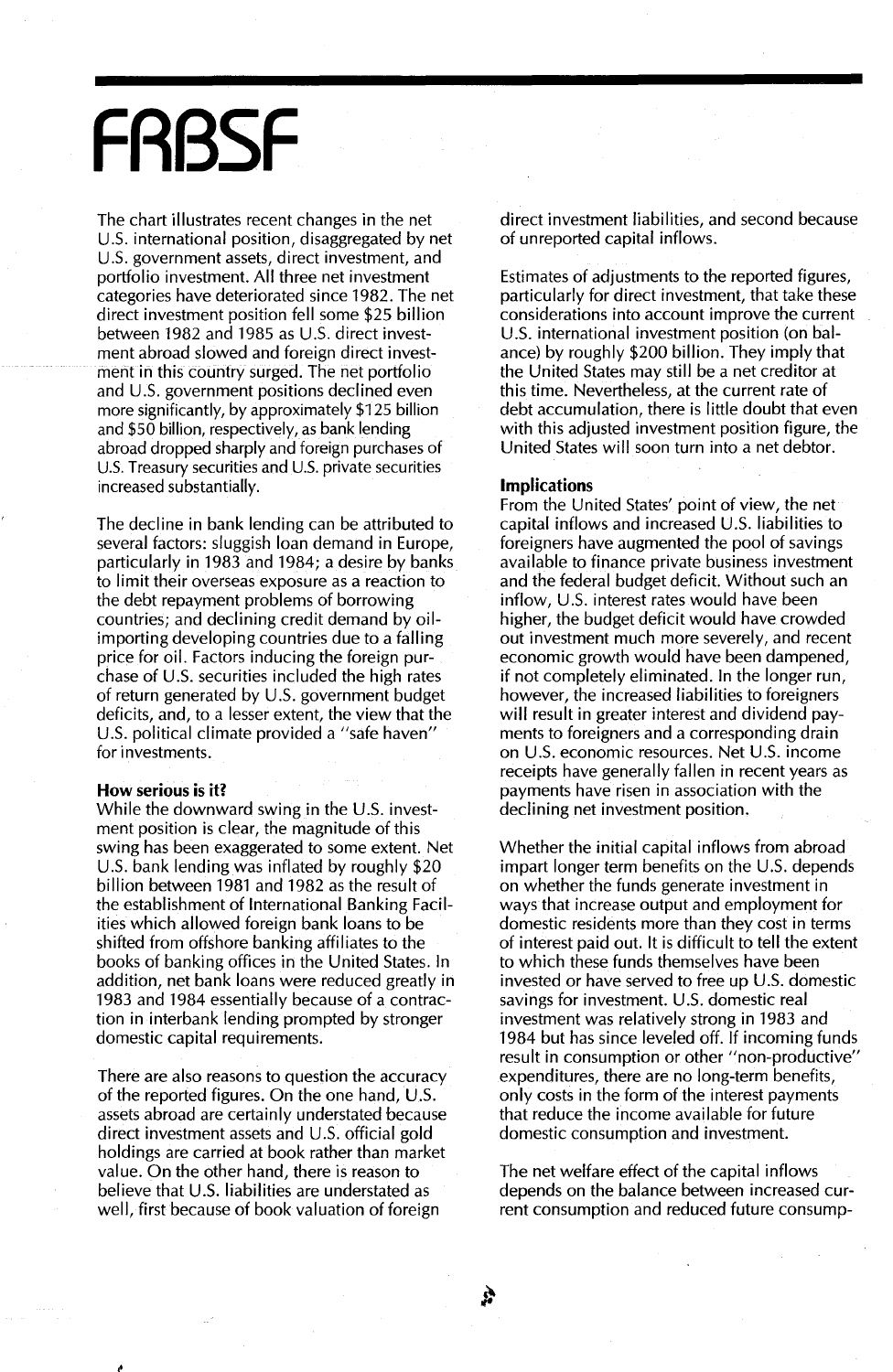

tion. Reducing the build-up of debt is appropriate if the discounted value of lost future consumption is high and if it is deemed undesirable to compel future generations to bear all the costs of sustaining current consumption levels.

Another possible concern is that the buildup of U.S. foreign debt will increase the vulnerability of the U.s. economy. to foreign economic shocks and further constrain policymakers who must respond to these shocks. Many fear that the United States will become overly sensitive to changes in risk perceptions by foreigners who hold assets in this country. A sudden loss in confidence in U.S. creditworthiness, it is argued, could cause a sharp fall in the dollar, a recession in the United States, and a global financial crisis as the Federal Reserve Board is forced to raise interest rates to support the dollar.

The likelihood of such a shift in the asset preferences of foreigners depends on the implications of the build-up of U.S. debt from the point of view of the rest of the world. Clearly, the U.S. capital inflows and trade deficits helped to end the recession in the world economy several years ago by stimulating economies abroad. In addition, the U.S. trade deficits helped developing countries generate the exports with which to service their own debts. However, the capital inflows have also siphoned off funds that could have been invested abroad.

Until now, the willingness of foreign investors to invest in U.s. assets has merely been a rational response to the greater returns expected in the U.S. relative to investments in other countries. Assuming U.S. real interest rates remain at their current levels, whether foreigners will continue to accumulate U.S. assets depends on their perceptions of U.S. creditworthiness and on their own rate of savings.

The United States likely will be able to service its repayment obligations as long as the U.S. economy continues to prosper and grow. In addition, because  $U.S.$  debts are primarily denominated in dollars, the burden of repaying these debts is much less than that of countries that borrow in terms of currencies not their own and who consequently bear exchange risk.

Nevertheless, even if creditworthiness concerns are not warranted, one must ask what proportion of their savings foreigners are willing to continue to invest in U.s. assets. One estimate is that global net savings outside of the United States and the rise in foreign wealth amount to \$1 trillion annually. The allocation of 10 percent of this pool of savings to additional U.s. assets each year would be sufficient to finance continuing current account deficits of \$100 billion. Since the United States accounts for roughly a quarter of gross world product, the willingness of foreigners to allocate their savings in this manner, while historically unprecedented, is not inconceivable.

If the magnitude of U.S. foreign capital inflows causes U.S. assets to become a steadily increasing proportion of foreign portfolios, however, foreigners will ultimately reach a limit to their willingness to accumulate U.S. debt. Under such a circumstance, it would be essential to reduce U.S. capital inflows and the corresponding current account deficits to limit the proportion of U.S. liabilities in foreign portfolios. A decline in the value of the dollar would contribute towards the achievement of this goal.

#### Reuven Glick, Economist

Opinions expressed in this newsletter do not necessarily reflect the views of the management of the Federal Reserve Bank of San Francisco, or of the Board of Governors of the Federal Reserve System.

Editorial comments may be addressed to the editor (Gregory Tong) orto the author .... Free copies of Federal Reserve publications can be obtained from the Public Information Department, Federal Reserve Bank of San Francisco, P.O. Box 7702, San Francisco 94120. Phone (415) 974·224b.